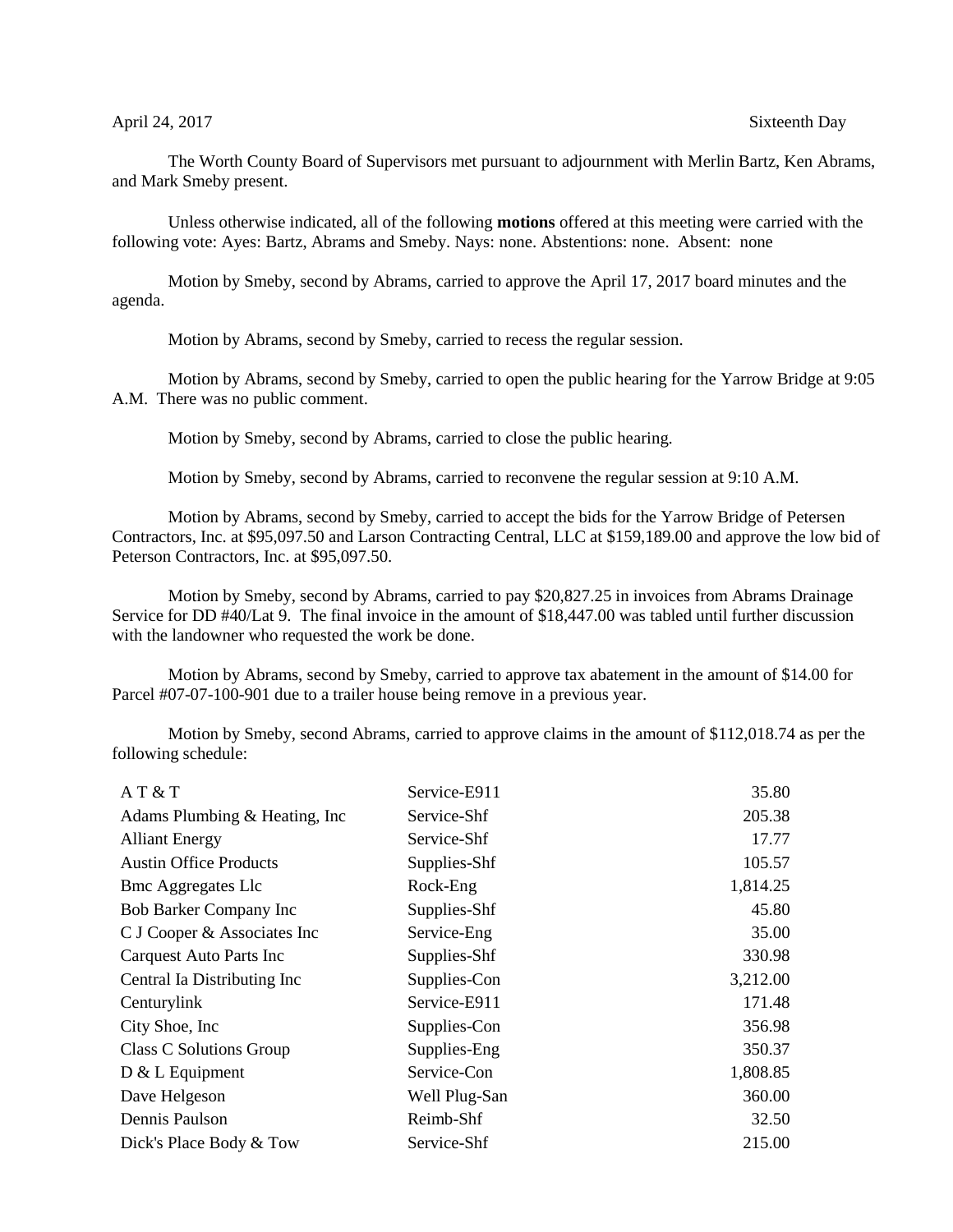| Fallgatter's Market                  | Supplies-Shf           | 739.58     |
|--------------------------------------|------------------------|------------|
| Farmchem Corp                        | Supplies-Con           | 28.91      |
| Galls, Llc                           | Supplies-Shf           | 137.84     |
| Gary Knudtson                        | Well Plug-San          | 486.00     |
| Healthworks                          | Service-Shf            | 195.00     |
| <b>Heartland Power Coop</b>          | Service-Con            | 166.91     |
| Ia Prison Industries                 | Supplies-Eng           | 750.00     |
| Ia Secretary Of State                | Service-Shf            | 30.00      |
| Ia Workforce Development             | Fy17 3rd Qtr Unempl    | 847.22     |
| Isac Group Health                    | Health Ins Prem        | 58,988.00  |
| <b>Johnson Sanitary Products</b>     | Supplies-Gsr           | 438.72     |
| <b>Johnson Vinyl Graphics</b>        | Service-Shf            | 897.00     |
| <b>Kenneth Abrams</b>                | Reimb-Sup              | 820.22     |
| <b>Knudtson Automotive Service</b>   | Service-Shf            | 923.30     |
| Manly Fire Dept                      | Training-Ems           | 1,952.42   |
| <b>Manly Junction Signal</b>         | Service-Shf            | 128.80     |
| Marco Technologies Llc               | Service-Shf            | 67.90      |
| Martin Marietta Materials Inc        | Rock-Eng               | 914.25     |
| <b>Midwest Technology Services</b>   | Service-Dap            | 150.00     |
| <b>Next Generation Technologies</b>  | Service-Mha            | 325.00     |
| Northwood Anchor Inc                 | Service-Trs            | 346.20     |
| Northwood Electric Inc               | Service-Shf            | 276.30     |
| Northwood True Value                 | Supplies-Con           | 203.14     |
| Northwood-Kensett Csd                | Edu-Con                | 635.00     |
| Peopleservice Inc                    | Service-Wat & Wwt      | 14,594.98  |
| <b>Plymouth Area Fire Assoc</b>      | Reimb-E911             | 969.50     |
| Reinhart Food Service Llc            | Supplies-Shf           | 348.64     |
| <b>Shield Technology Corporation</b> | Service-Dap            | 6,500.00   |
| <b>Staples Credit Plan</b>           | Supplies-Dap, Aud, Rec | 115.94     |
| <b>State Hygienic Laboratory</b>     | Service-Con            | 12.50      |
| Teresa Olson                         | Equip-Rec              | 316.92     |
| <b>Thomas Reid</b>                   | Reimb-Vaf              | 843.00     |
| <b>U S Postal Service</b>            | Supplies-Shf           | 343.00     |
| <b>Ultramax Ammunition</b>           | Supplies-Shf           | 378.00     |
| Ver Helst Snyder Drug                | Supplies-Shf           | 156.89     |
| <b>Verizon Wireless</b>              | Service-Mha            | 720.46     |
| Viking Welding                       | Service-Shf            | 385.00     |
| Visa                                 | Supplies-Shf           | 1,810.71   |
| <b>Worth County</b>                  | Health Ins Prem        | 685.00     |
| Worth County Engineer                | Fuel-Shf               | 4,292.76   |
|                                      | <b>Grand Total</b>     | 112,018.74 |